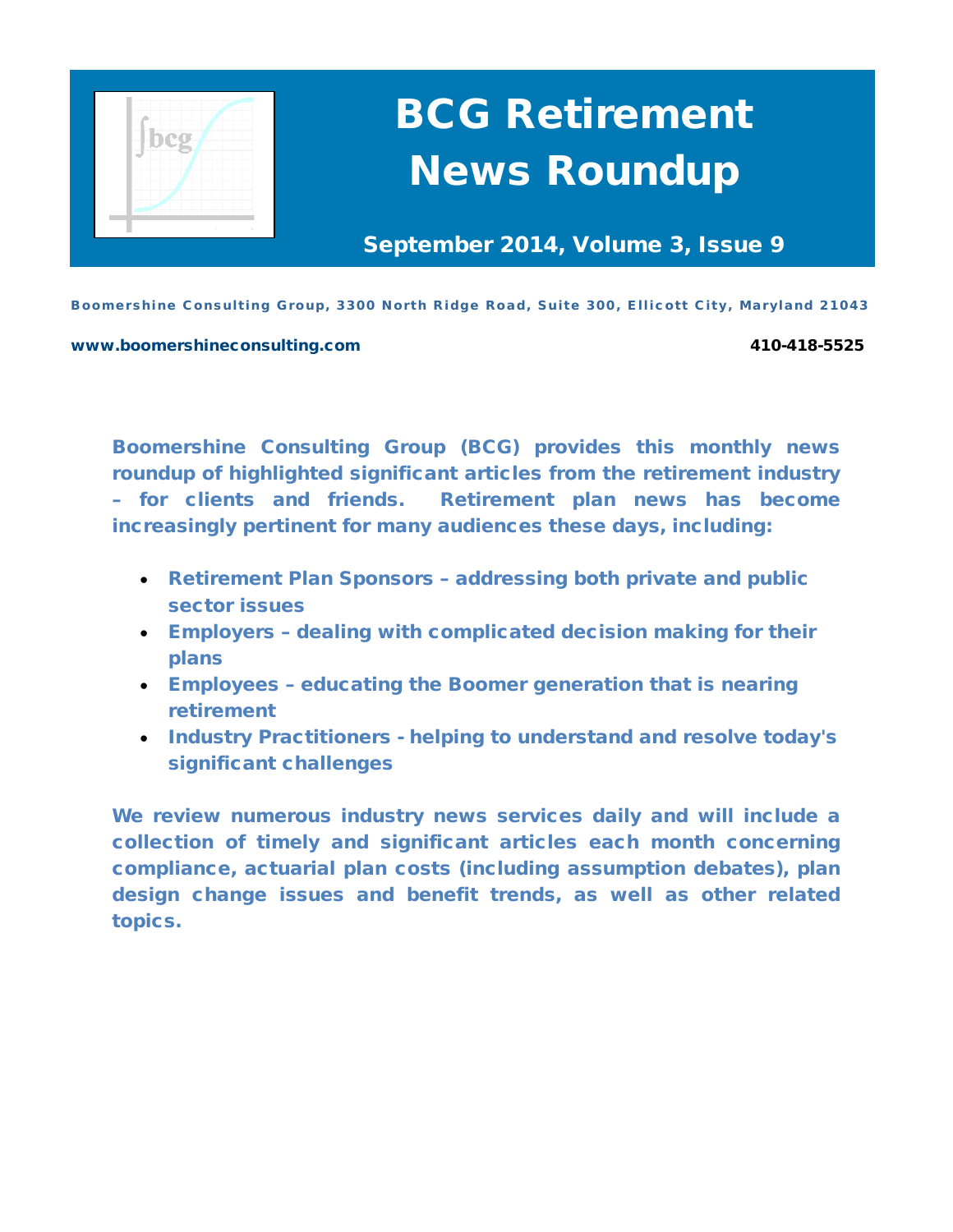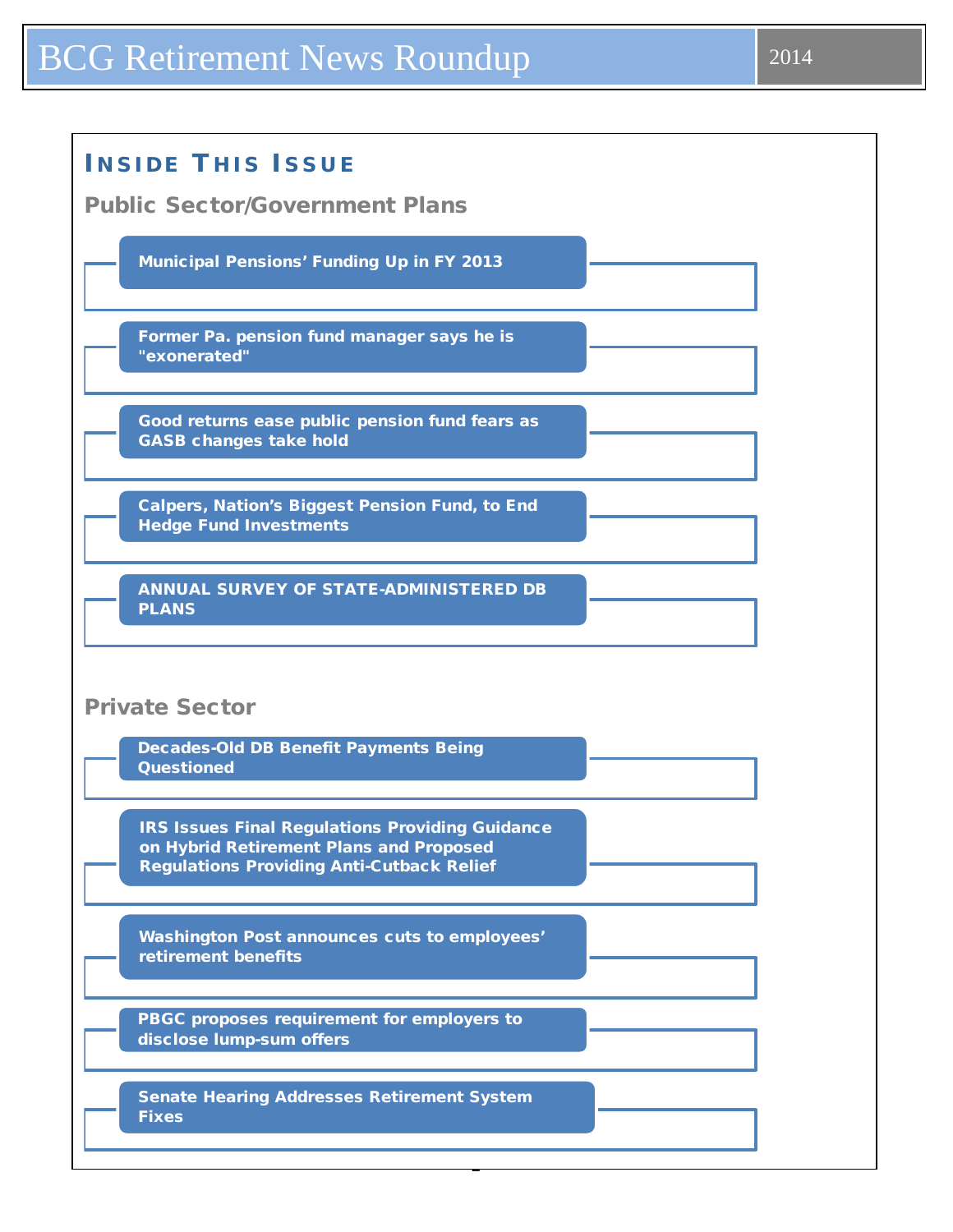# Public Sector/Government Plans

### <span id="page-2-0"></span>Municipal Pensions' Funding Up in FY 2013

Wilshire Consulting estimates that the ratio of pension assets to liabilities, or funding ratio, for the city and county pension plans it studied was 73% in 2013, up 4 percentage points from 2012.

The "Wilshire 2014 Report on City and County Retirement Systems: Funding Levels and Asset Allocation" is based upon data gathered by Wilshire from the most recent financial and actuarial reports available and includes 109 city and county retirement systems. Of these, 105 systems reported actuarial values on or after June 30, 2013, and the remaining four systems last reported before June 30, 2013.

"Of the 105 city and county retirement systems which reported actuarial data for 2013, 90% have market value of assets less than pension liabilities or are underfunded," says Russ Walker, vice president, Wilshire Associates, and an author of the report.

For the 105 city and county retirement systems that reported actuarial data on or after June 30, 2013, pension assets increased 11%, or \$42.3 billion, from \$386.9 billion in 2012 to \$428.9 billion in fiscal year 2013, while liabilities grew 5%, or \$26.2 billion, from \$563.5 billion to \$589.7 billion. These 105 plans saw their aggregate shortfall decrease \$16.1 billion over fiscal year 2013, from -\$176.9 billion to -\$160.7 billion.

"City and county pension portfolios have a 62.4% average allocation to equities, including real estate and private equity, and a 37.6% allocation to debt and other assets," Walker notes. "The 62.4% equity allocation is lower than the 63.8% equity allocation five years prior in 2008. Asset allocation varies widely by city and county retirement system. Thirty-four of the 109 retirement systems have total allocations to equity that equal or exceed 70%, and fourteen systems have equity allocations below 50%. The 25th and 75th percentile range for equity allocation is 55% to 72%."

Wilshire forecasts a long-term median return on city and county pension assets equal to 6.6% per annum. This 6.6% estimate, based on beta-only asset class assumptions and excluding active-management alpha, is below the median actuarial interest-rate assumption of 7.75%. One should note that Wilshire's assumptions range over a conservative 10-year or longer time horizon, while pension plan interest-rate assumptions typically project over 20 to 30 years.

**Copyright ©1989–2014 Asset International Inc**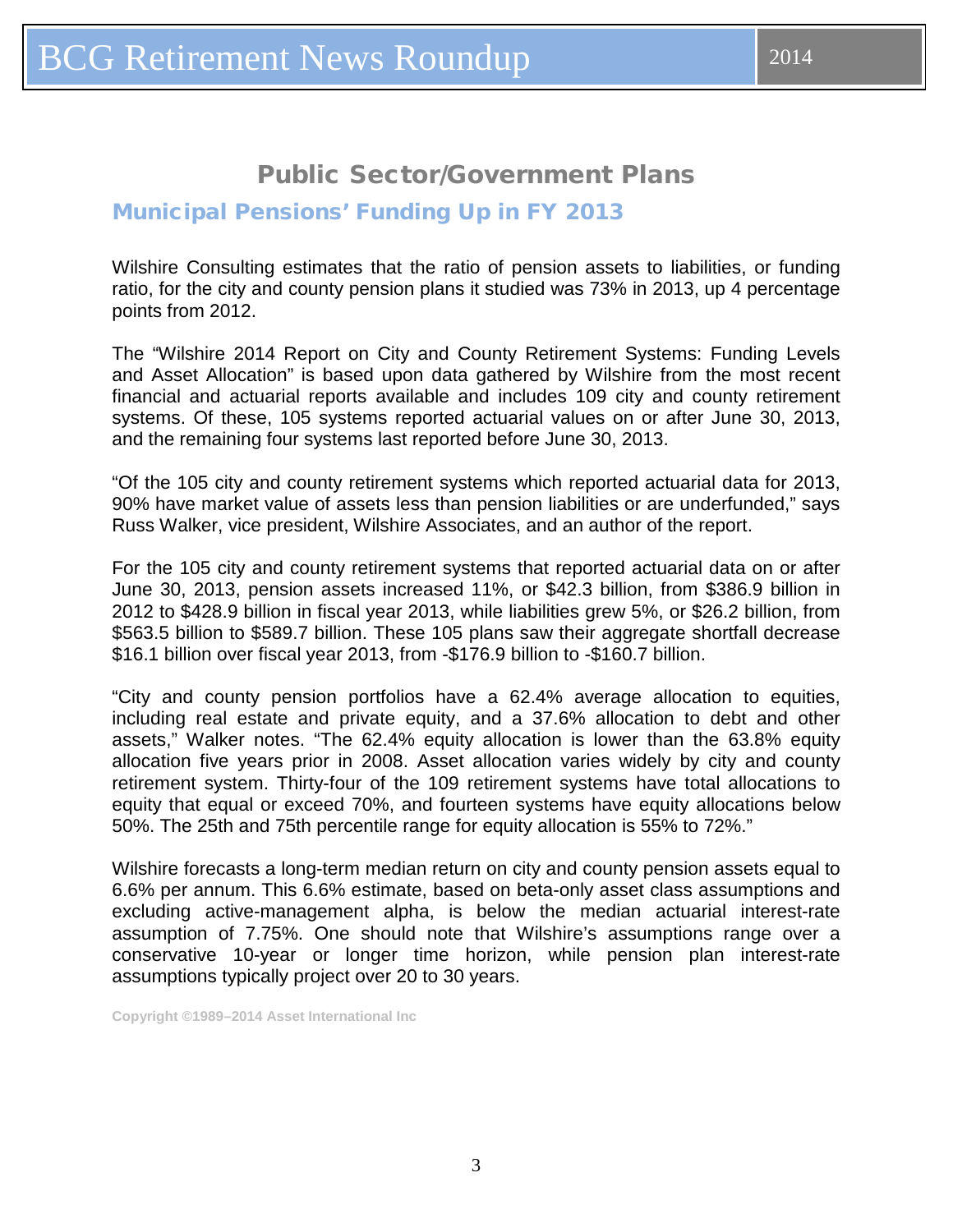### <span id="page-3-0"></span>Former Pa. pension fund manager says he is "exonerated"

An investigation into an unsuccessful investment by the Pennsylvania State Employees' Retirement System (SERS) has "found no evidence of illegality" by Anthony Clark, the system's former chief investment officer, who persuaded the system to pump \$250 million into Tiger Management Advisors as the first step in a planned hedge fund strategy.

"Whether Clark intentionally misled the board by seeking to conceal Tiger's poor performance is open to question," the investigator, former acting state attorney general Walter Cohen, added in his two-page note to the board summarizing his findings.

Clark said Cohen's summary report "exonerated" him and confirmed that he "did nothing illegal, unethical, immoral or against SERS policy" while serving as the top investment picker for the underfunded, \$27 billion, taxpayer-backed system.

Despite Tiger's losses, other SERS investments recovered on his watch, Clark added. "I have lost nearly a year of my professional life because of frivolous allegations," he said. "I am eager to resume my career."

In Cohen's more detailed 24-page report, which SERS did not make public but which The Inquirer has reviewed, Cohen wrote it was "appropriate" for the board to accept Clark's resignation last autumn - not because Clark broke any law, but because his hedge fund bet, polarizing leadership, and "failure to command the respect and trust of his staff," made it wiser for the board to seek new leadership.

Cohen's review focused on allegations that Clark failed to properly disclose up to \$17 million in short-term losses SERS suffered from Tiger Management Advisors, even as the hedge fund group was paid \$11 million in fees. Clark had recommended Tiger as a low-risk, profitable investment; contrary to his predictions, the hedge funds lost money after a manager bet big on gold.

The review also looked at Clark's working hours and personal investing. Cohen said SERS should consider tightening its loose inside-information regulations and work rules, and set limits on investing while at work.

Clark retired early in December after longtime SERS chairman Nicholas Maiale urged him take a leave of absence while the board reviewed complaints about his leadership. Maiale's intervention brought a call for his own resignation from state Treasurer Rob McCord. Gov. Corbett then declined to reappoint Maiale as SERS chairman. Maiale said the Cohen report showed he had been right to hire and support Clark.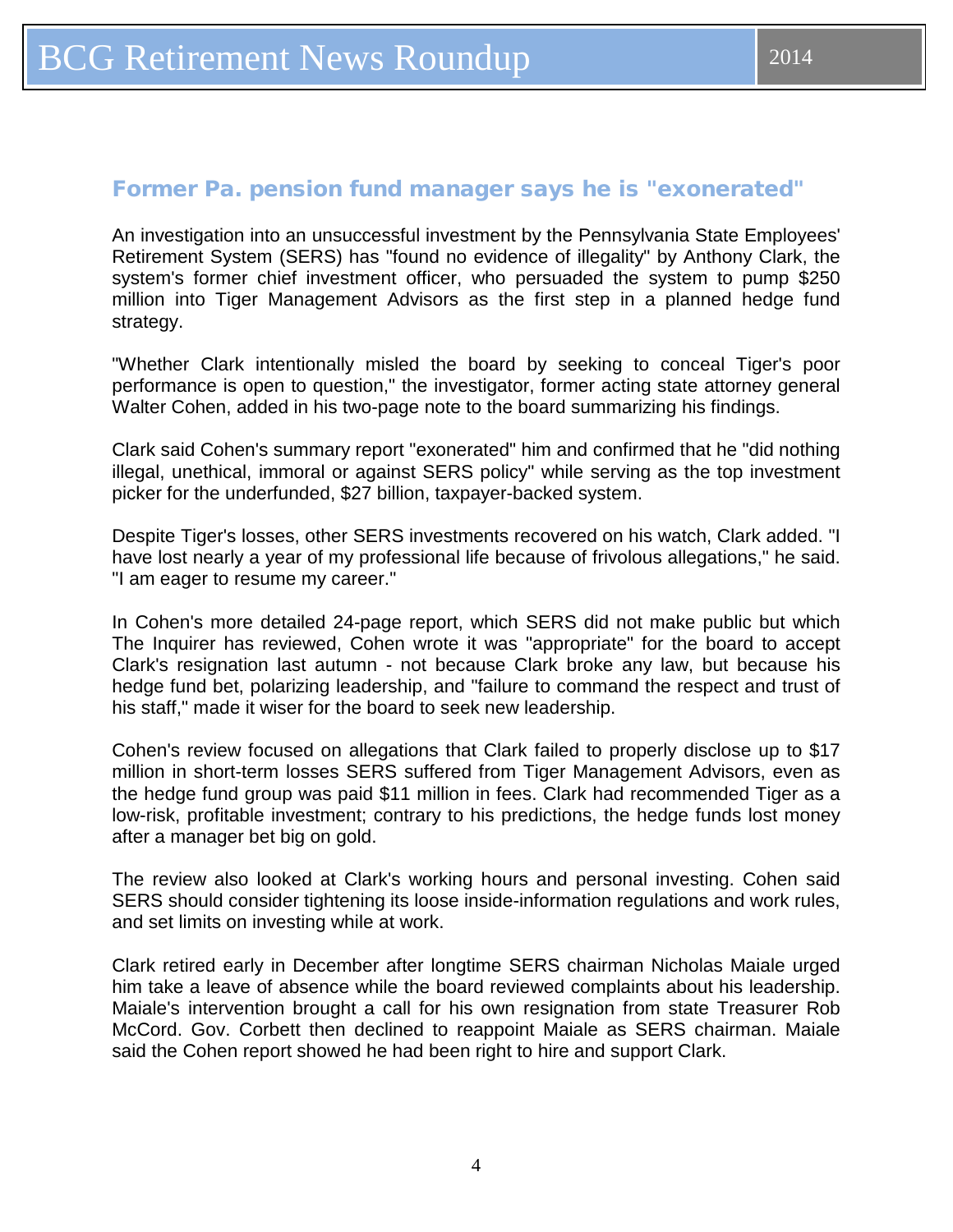<span id="page-4-0"></span>"I interpreted it as a complete exoneration," Clark said of Cohen's report. Asked about what Cohen called the "open question" of Clark's Tiger disclosures, he said he saw it as Cohen's acknowledgment that "some board members saw that as an attempt to conceal while others did not."

Clark blamed the "confusion" on changes in SERS reporting methods.

According to Cohen's report, Clark was an aggressive manager who intimidated members of a demoralized staff already reeling from the investment market collapse of 2008.

"My mandate when I was hired was to come in and elevate the stature and capabilities of the investment office and to be a strong leader," Clark said. "I was demanding. I held people accountable, just as I was accountable to the board. I expected people to do their jobs to their best ability."

He added: "In my judgment, the results speak for themselves."

Profits replaced losses as investment markets recovered; SERS benefited from Clark's increased investments in U.S. stocks.

"If I had just accepted the current environment and culture and not rocked the boat, the fund would have continued to experience mediocre performance," Clark said.

**© Copyright 2014 Interstate General Media.**

# Good returns ease public pension fund fears as GASB changes take hold

The first batch of public pension fund financial reports under new accounting standards will be out this fall, and after a bumpy adjustment period, the preliminary results so far are good — or at least not as bad as expected.

Governmental Accounting Standards Board rules for the plans become effective in fiscal 2014 under GASB Statement 67. Those for contributing employers are effective in fiscal 2015 under GASB Statement 68. Both the plans and their sponsors now must report net pension liability, which is based on valuing assets and liabilities on a mark-to-market basis, instead of smoothing.

Until now, public pension plan officials stressed in their reports their actuarially required contribution number, used to set annual pension funding targets. That number — the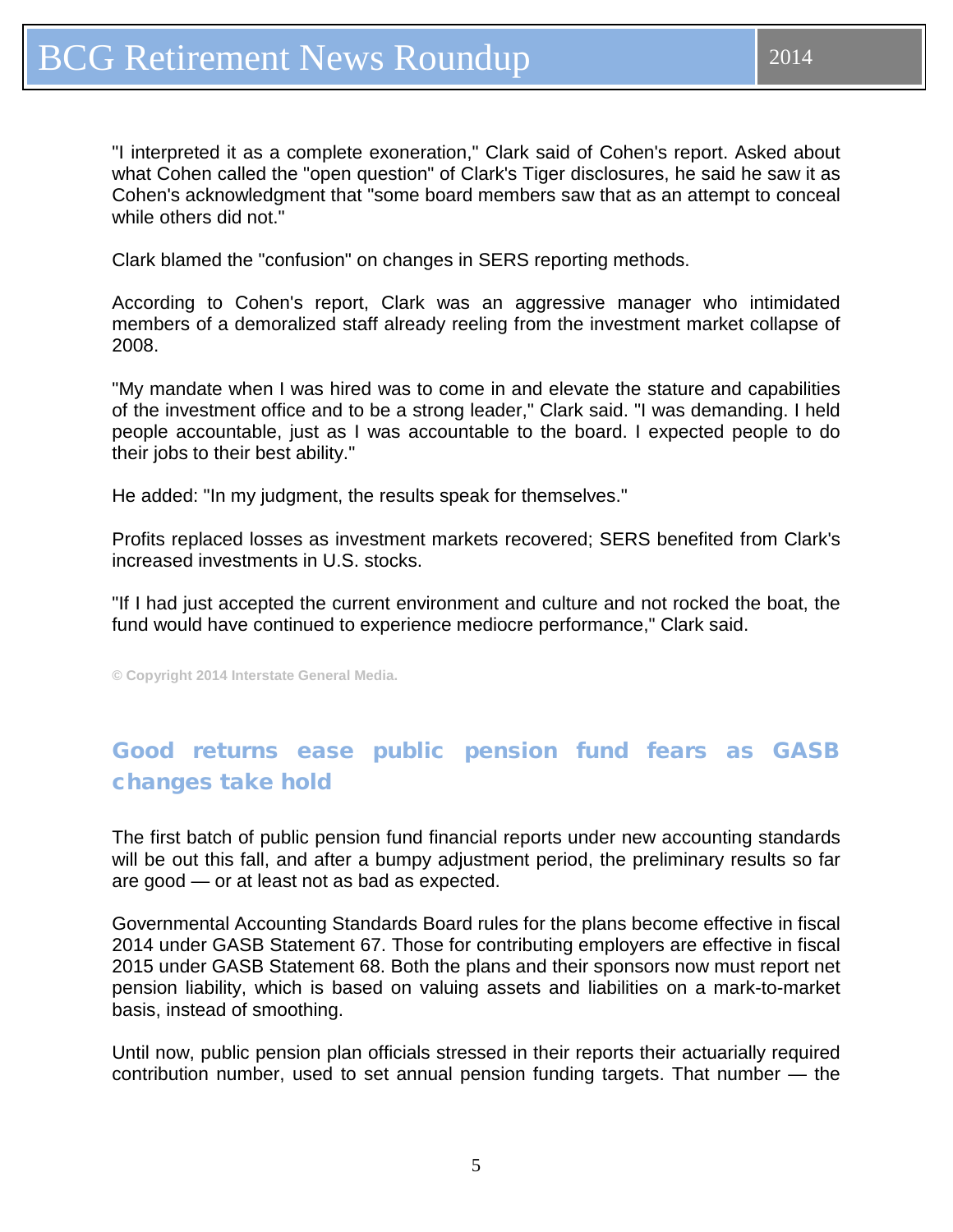ARC — is slipping to the footnotes, and unfunded liability is moving to the balance sheet from the footnotes.

As a result, some underfunded plans are expected to look worse because they might have to use a more conservative discount rate to measure their unfunded liabilities, which will now have a more prominent place on their balance sheets. And for even relatively well-funded plans, the change had officials worried that a more prominent liability figure would add to confusion and misconceptions about public-sector pensions.

Now, thanks to strong investment returns since GASB proposed the rules in 2012, public pension officials are breathing more easily.

"The timing was good for the onset of the new GASB statements because of the markets," said Keith Brainard, Georgetown, Texas-based director of research for the National Association of State Retirement Administrators. "The stars aligned."

"A lot of plans are going to be very happy," said Elizabeth Kellar, president and CEO of the Center for State and Local Government Excellence in Washington.

But Ms. Kellar hasn't stopped worrying. She fears even good GASB numbers could take too much attention away from the bigger decisions about setting annual contribution rates. "The focus should be on what GASB is not doing, which is helping elected officials focus on a funding plan. We may be letting down the taxpayers," said Ms. Kellar.

It "will create a degree of confusion among many important factions," said Rachel Barkley, vice president of Loop Capital, Chicago, an investment services firm that tracks public pension funding annually. "GASB will definitely generate significant debate about pensions."

"For all the people arguing for market rate for liabilities, it's still the wrong concept," said Jean-Pierre Aubry, assistant director of state and local research at the Center for Retirement Research at Boston College. "For funding purposes, it doesn't really matter. We feel that there's not going to be a huge change because the majority of plans are committed to paying the full ARC."

On a more optimistic note, Ms. Kellar recalled that GASB disclosure requirements implemented in 1986, although controversial at the time, helped to stimulate better funding practices among many public pension funds. "It had been pay-as-you-go, then people started paying (ahead)," she said. "

### Higher funding levels

Calculations done by the Center for Retirement Research show that for a typical pension plan earning a 7.75% return, a funding level of 76.9% in fiscal 2014 would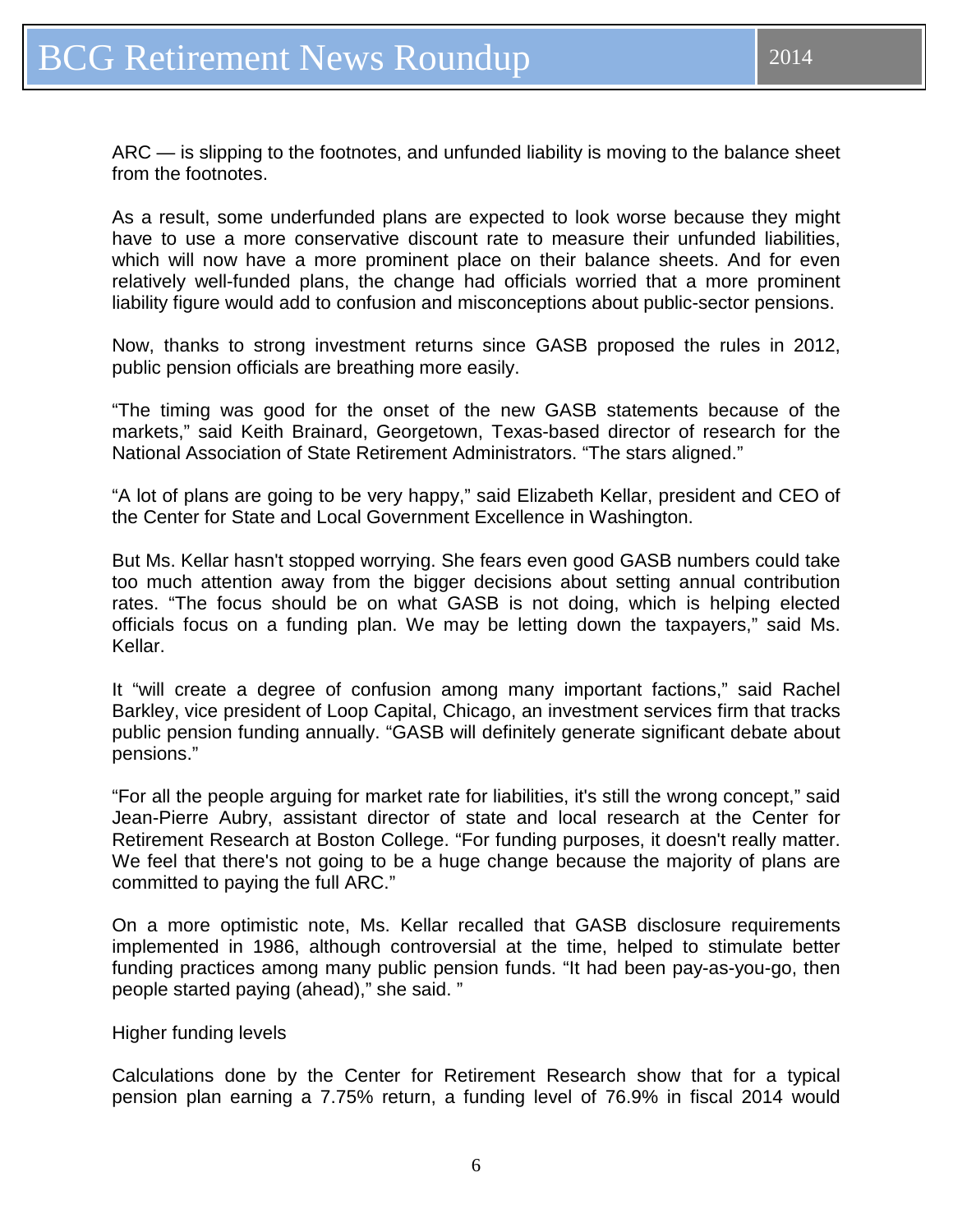increase to 80.6% under the new GASB formula based on market assets, and to 82.1% from 79.1% in 2015. "We don't know what the liabilities are today, but we do know the assets. The real story is the pile of assets," said Mr. Aubry.

One big caveat: Numbers tied to market returns can also go the other way. "People have to understand that this is a more volatile reporting approach," said Ms. Kellar.

The new net pension liability figure "is now going to become a very volatile number, and next year you could give it all back," said Robert P. Schultze, director of the \$65.2 billion Virginia Retirement System, Richmond. "I would hope that nobody puts too much emphasis on these numbers. These state budgets couldn't take the volatility."

To help prepare Virginia legislators and local officials for the new numbers, VRS officials did some mock calculations. With an unfunded liability of \$21.3 billion, "boy, did we get their attention," he said, "especially when they could see how some liability from the teacher plan would be allocated to each local government."

"We've been trying to manage expectations since the GASB rules came out. I am very confident that state legislators and most local officials understand what to expect," said Mr. Schultze. "We hope these mock calculations will offset some of the sticker shock caused by the new rules."

When Virginia officially reports its unfunded liability under the new rule this fall, things should look good, thanks to a 9% difference between the market and actuarial value of assets. "That by itself will show that the funded status will probably go up 9%, and unfunded liabilities reduced by about \$5 billion," Mr. Schultze said.

He said he has heard similar predictions from his counterparts at other public pension funds. At a NASRA gathering in August, "the general consensus was that they're feeling comfortable. They are ready," said Mr. Schultze.

Aside from some significantly underfunded plans, "the dire predictions for all public plans have failed to materialize," said Bill Hallmark, a public sector expert and consulting actuary with Cheiron Inc. in Portland, Ore. For plans that are not well funded, or do not have a policy in place to get there, the gloom will continue with the GASB rules, which force them to use a more conservative discount rate for measuring their unfunded liabilities.

### Combined rate

Until now, projected benefit obligations have been discounted by each plan's long-term assumed rate of return on assets. Under GASB, underfunded plans will use a combined rate that applies the assumed rate of return only to liabilities covered by current assets, while the return for calculating additional liabilities is based on high-grade municipal bond rates, which can be substantially lower.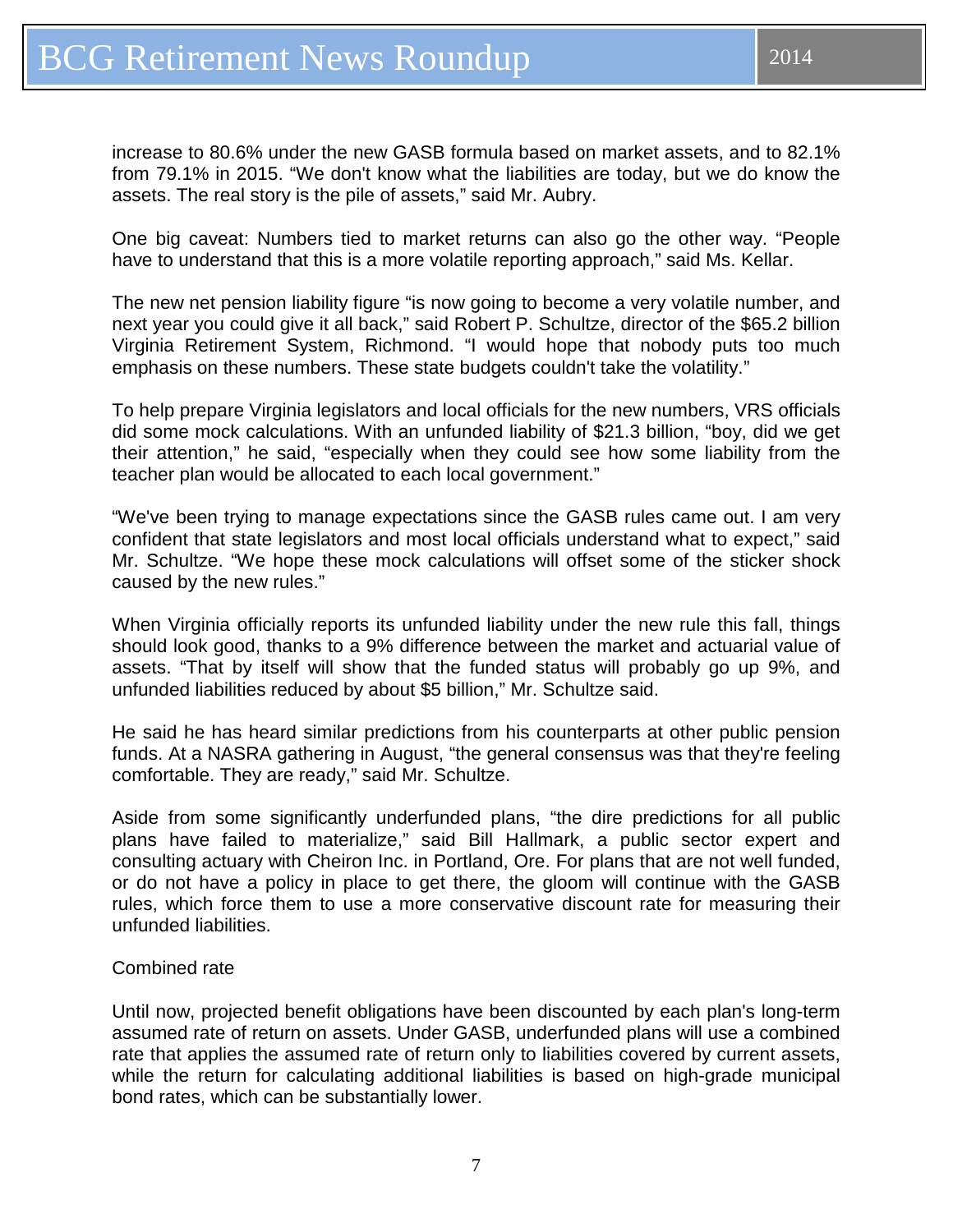<span id="page-7-0"></span>GASB also gives the pension funds less time to amortize the liability.

"I think it will be a red flag that shows that their funding plan is insufficient," said Mr. Hallmark. "Those flags could and will pop up."

The bigger question that won't be answered until statements for fiscal 2015 are prepared is the impact of the new GASB rules on local governments, which for the first time will be reporting their share of pension liabilities on their own financial statements.

Donald Drum, executive director of the \$12.9 billion Idaho Public Employee Retirement System, Boise, won't have to deal with the first wave of GASB changes, because the pension fund, which is 94% funded, does not smooth, so assets and liabilities are measured in real time. "It's very useful for us from a planning and political purpose to let legislators really see an impact — if the market dropped, or went up. We can do daily market valuations," said Mr. Drum.

But the new GASB rules do change the way employers contributing to the pension fund calculate their pension liabilities, so Mr. Drum launched a "GASB state tour," meeting with employers, calculating their share of unfunded liability and explaining what it will mean when they start reporting in 2015. "I've helped them to understand how to communicate," said Mr. Drum. "In the end, if everybody understands how it works, it calms down their anxiety."

**Copyright © 2014 Crain Communications Inc**

# Calpers, Nation's Biggest Pension Fund, to End Hedge Fund Investments

The California Public Employees' Retirement System, the nation's largest pension fund, will eliminate all of its hedge fund investments over the next year on concerns that investments are too complicated and expensive.

The pension fund, which oversees \$300 billion, said on Monday that it would liquidate its positions in 24 hedge funds and six hedge fund-of-funds — investments that total \$4 billion and more than 1 percent of its total investments under management.

The decision, after months of deliberation by the pension fund's investment committee, comes as public pensions across the United States are beginning to assess their exposure to hedge funds. It is likely to reverberate across the investment community in the United States, where large investment funds look to Calpers as a model because of its size and the sophistication of its investments.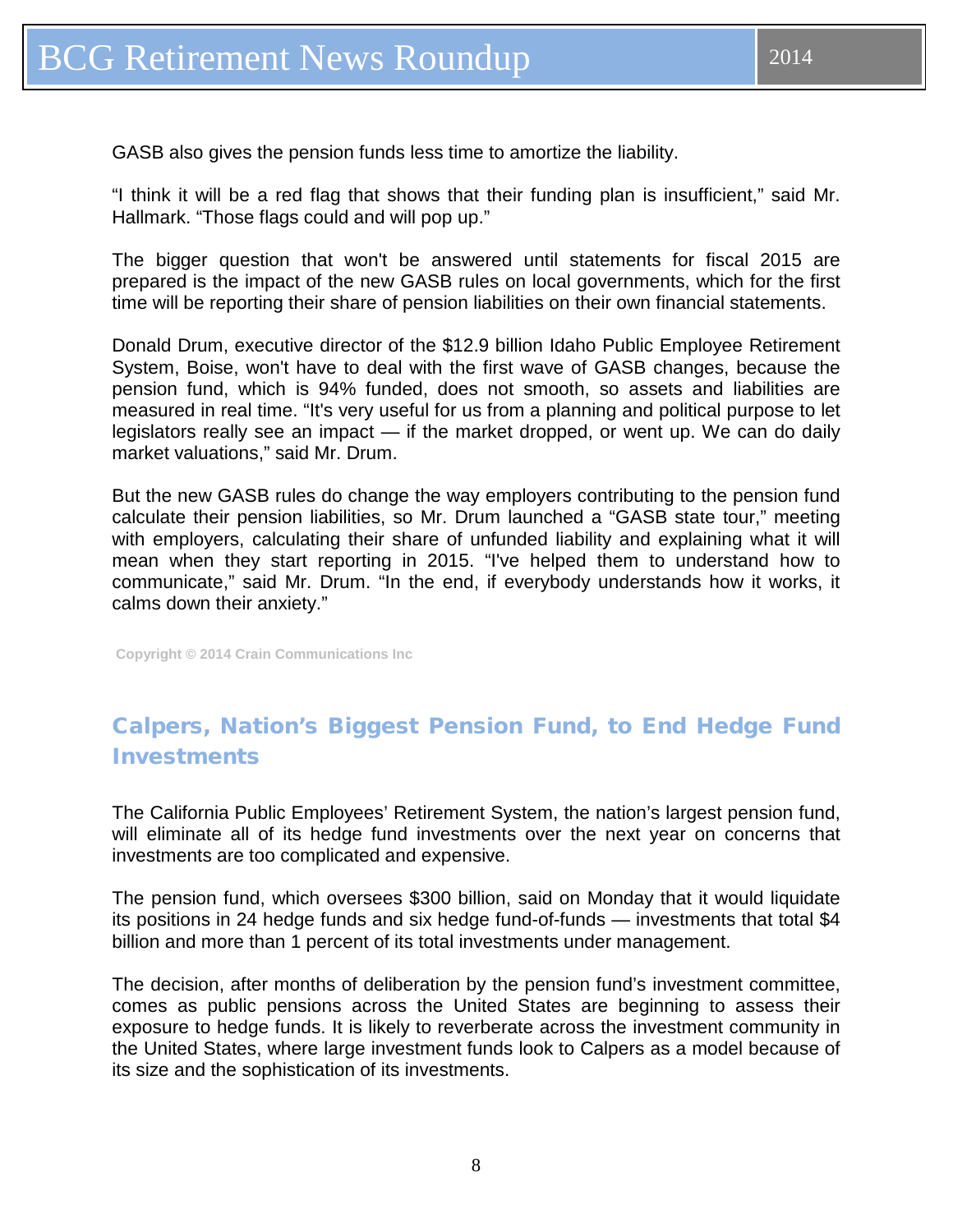"Hedge funds are certainly a viable strategy for some, but at the end of the day, when judged against their complexity, cost and the lack of ability to scale at Calpers' size," the hedge fund program "doesn't merit a continued role," Ted Eliopoulos, the interim chief investment officer of Calpers, said in a statement.

Calpers oversees investments and retirement benefits for 1.6 million teachers, police officers, firefighters and other public employees. It said it had not decided where it would invest the money it divests.

"I'm a little shocked at what Calpers is doing," Charles J. Gradante, managing principal of the hedge fund advisory firm Hennessee Group. "Hedge funds are the place to be now because people are expecting a major correction. You're looking at a very bumpy stock market over the next five years and that is where hedge funds will prove their mettle."

A growing number of pension funds and institutional investors have expressed concern that the fees that hedge funds charge are too high. While there is a range, hedge funds typically follow a "2 and 20" model where investors pay management fees of 2 percent of the total assets under management and 20 percent of the profit.

These concerns have become more pronounced as performance across the hedge fund industry has disappointed investors. Hedge funds have underperformed the Standard & Poor's 500-stock index for the last five years, a metric that pension funds frequently cite as a comparison. In 2013, for example, the average hedge fund returned just 9.1 percent, according to the data firm HFR. That compares with a 32.4 percent increase in the S.&P. 500.

Calpers said it paid \$135 million in hedge fund fees over the financial year that ended on June 30. The hedge fund investments returned just 7.1 percent, adding 0.4 percent to the firm's total returns. For its hedge fund investments to have a material impact, Calpers would have to increase its hedge fund investments to at least 10 percent of its total portfolio, which was not a feasible option, according to Joe DeAnda, a spokesman for Calpers.

Even as some pension funds are reconsidering their investments in hedge funds, the industry has continued to grow to a record \$2.8 trillion today, according to HFR.

After the pension funds had their asset values decimated by losses from the financial crisis, many of them flocked to hedge funds, and their promise of high returns, even in years when the broader stock and bond markets were down. Some pension funds vastly increased their hedge fund holdings, with many going from virtually no holdings to allocations of up to 15 percent. The Teachers Retirement System of Texas went so far as to take a stake in the giant hedge fund Bridgewater Associates.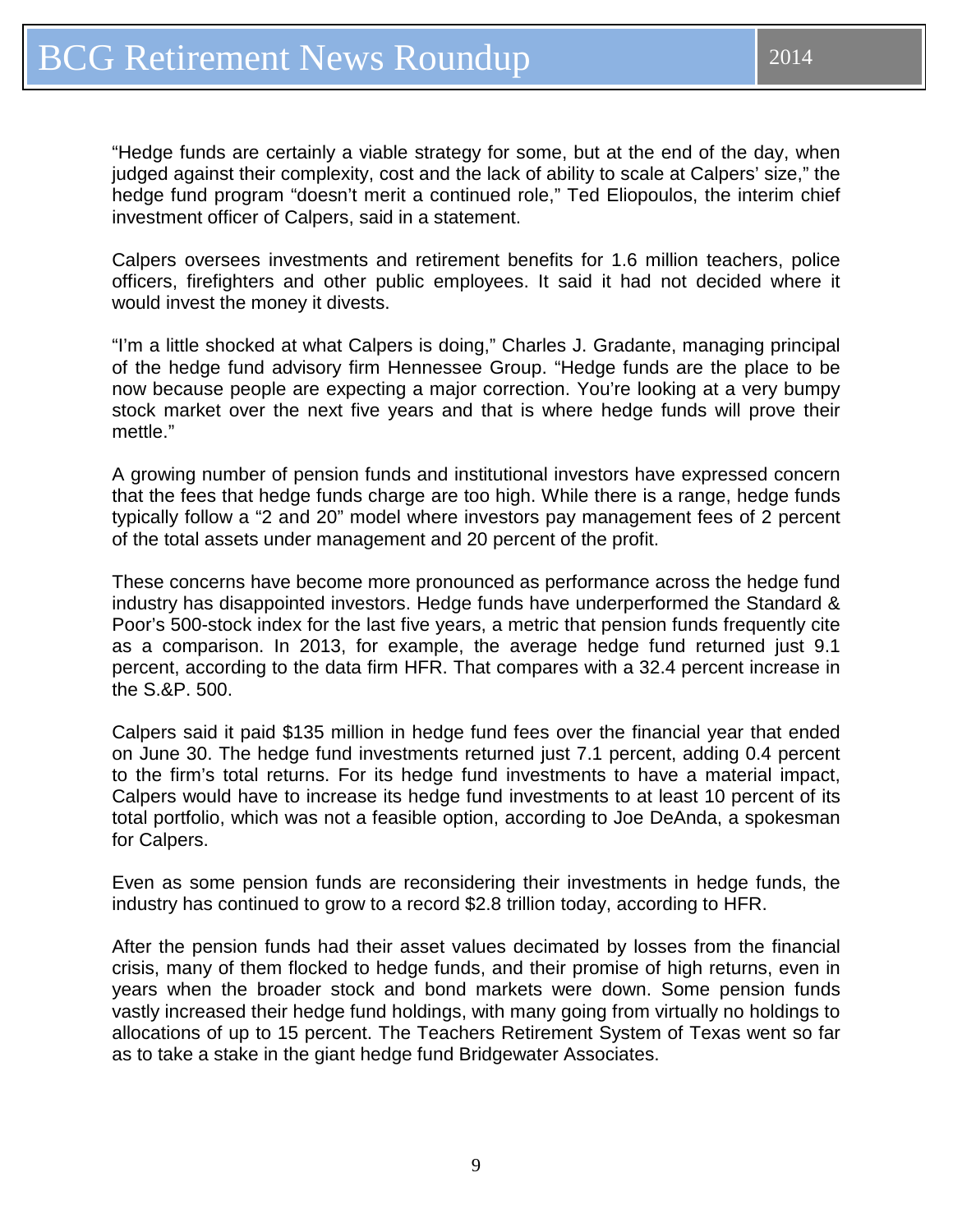<span id="page-9-0"></span>But even as some other pension funds piled into hedge funds, Calpers has long harbored doubts about the value of these investment strategies. Those doubts surfaced last year when Calpers investment staff was surveyed about their broad views on investments. Many members expressed "low conviction" that hedge funds should play an important part of Calpers overall strategy.

On average, hedge funds still make up a relatively small portion of large public pension plan's investments — about 1.3 percent as of June 30, according to the Wilshire Trust Universe Comparison Service. That share is up from about 1 percent in 2007, but stocks and bonds still make up most of pension investments.

Lately, other pension fund managers in states including Rhode Island and Pennsylvania have expressed similar doubts about whether the hedge funds' recently spotty track record justifies the high fees.

The Los Angeles Fire and Police Pensions led the charge in May of last year when it announced it would exit its hedge fund positions — which made up a total of 4 percent of their assets under management and 17 percent of the fees the firm paid.

The moves are part of a broader reckoning for public employee pension plans. Facing historically low interest rates, a growing number of city and state pension officials have started lowering their annual investment targets, despite the promises of hedge funds, private equity and other high-priced investment managers to continue delivering high returns.

Some investors dismissed the move by Calpers. "It's an admission by Calpers that they don't have the right staff or the right managers," Anthony Scaramucci, founder and comanaging partner of SkyBridge Capital, a global asset management firm, said.

© 2014 The New York Times Company

### ANNUAL SURVEY OF STATE-ADMINISTERED DB PLANS

The U.S. Census Bureau has released its "Annual Survey of Public Pensions: State-Administered Defined Benefit Data Summary Report: 2013." This report is part of a continuing series designed to provide information on the structure, function, employment, and finances of the United States' over 90,000 state and local governments. Data in this report refer to fiscal years that ended between July 1, 2012, and June 30, 2013, and do not reflect data for the entire calendar year of 2013. This survey covers the following pension system activities: revenues by state (earnings on investments, employee contributions, government contributions); expenditures by state (benefits, withdrawals, other payments); cash and investment holdings by state governmental securities, corporate stocks and bonds, foreign and international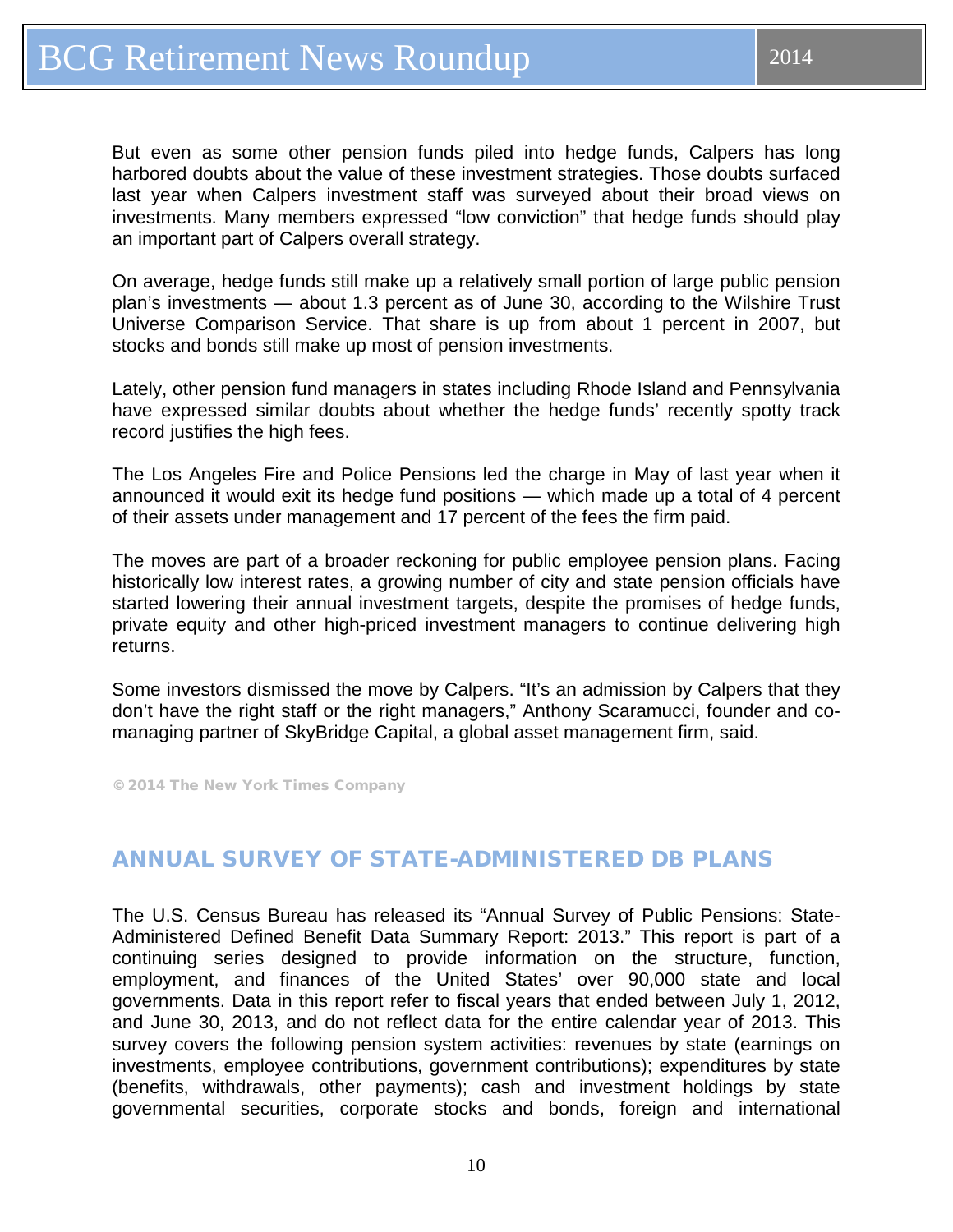<span id="page-10-0"></span>securities, etc.); membership information by state (number of pension systems, total membership, beneficiaries receiving periodic payments); and liabilities information by state (covered payroll and pension obligations) for state-administered pension systems only. State-administered pension systems showed positive earnings on investments in 2013. Gains on investments totaled \$315.9 billion in 2013, 274.0 percent higher than the 2012 earnings, which totaled \$84.5 billion. Total holdings and investments for stateadministered pension systems grew by 7.8 percent, from \$2.5 trillion in 2012 to \$2.7 trillion in 2013. Pension systems have substantial investments in financial markets and, consequently, earnings are dependent on change in market performance. Total holdings and investments consist of cash and short-term investments, governmental securities (e.g., U.S. Treasury), nongovernmental securities (e.g., corporate stocks and bonds, foreign and international securities, mortgages, etc.), and other investments (e.g., real property). The two largest investment categories -- corporate stocks and foreign and international securities –made up over half (56.5 percent) of the total holdings and investments for all state-administered pension systems in 2013. Corporate stocks came to over one-third of the total holdings and investments (36.8 percent) and foreign and international securities comprised approximately one-fifth of the total (19.7 percent). G13-ASPP-ST (August 2014).

**© http://www.cypen.com/pubs/09-14/2014sep04.htm**

# Private Sector

### Decades-Old DB Benefit Payments Being Questioned

Law firms say they are seeing a growing number of claims for pension benefits that were paid or rolled over decades ago by former employees who either do not recall receiving or rolling over their benefits or who are questioning the amount of benefits they received.

Pat DiCarlo, counsel with Alston & Bird's ERISA Litigation group in Atlanta, explains that the claims his firm is seeing are brought through defined benefit (DB) plans' formal administration process and have not yet reached litigation. He tells PLANSPONSOR the trend is new but is becoming more prevalent.

"There are at least three different iterations of the claims," he says. "Some claim they never received a distribution; some are saying not all their service was credited when calculating benefits. For example, if the employer went through mergers and acquisitions, the individual is saying he should have gotten credit for service with prior employers. And some claimants are spouses of deceased participants, who say they never signed a spousal waiver so the participant should not have received payment as a single life annuity that ended when the participant died."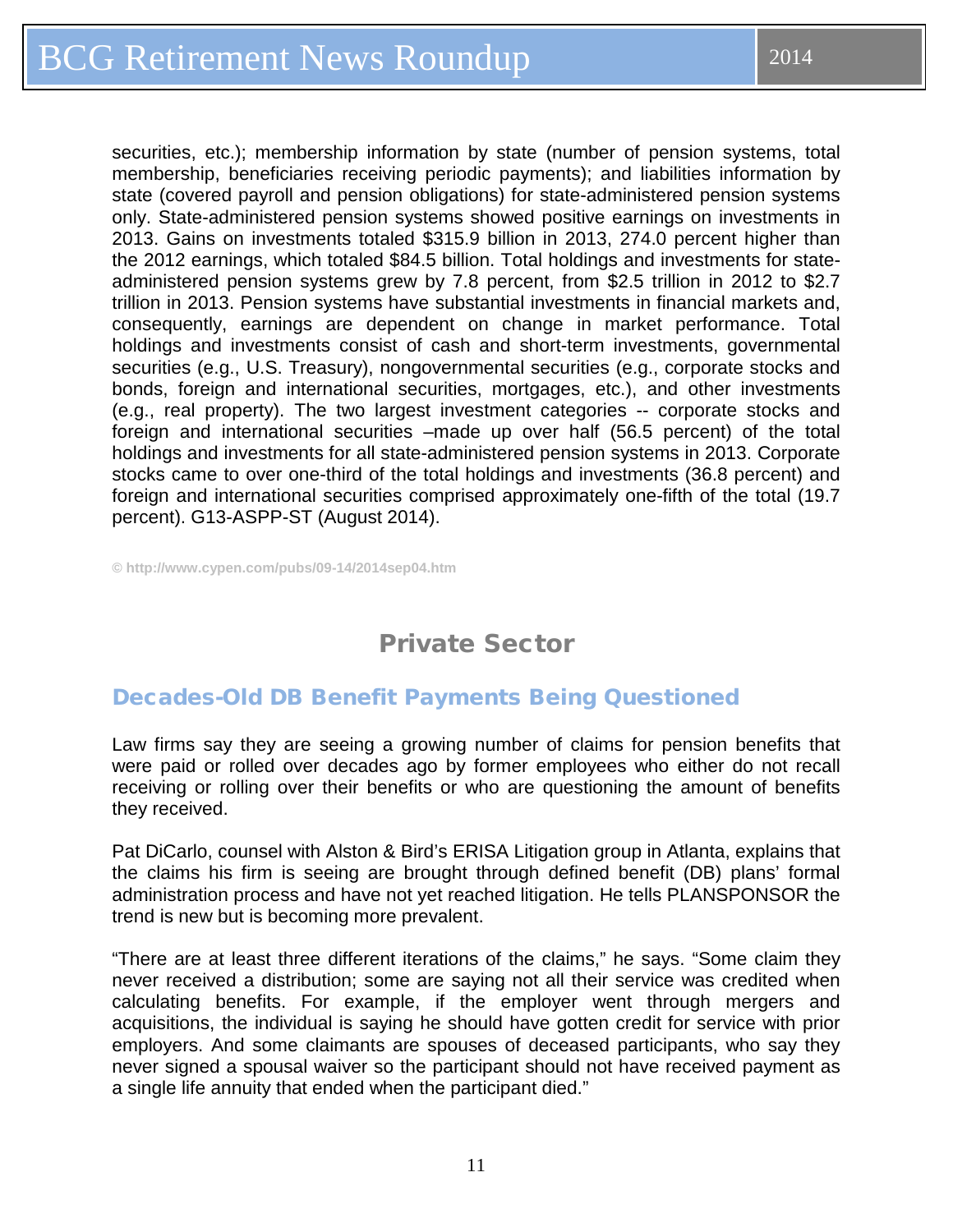According to DiCarlo, a contributing factor to the rise of these claims is the large population of Baby Boomers retiring and the span of time over which records have not been retained or may have been lost. Adding defined benefit plan participation when individuals file for Social Security benefits also boosts the trend. "Along with estimated Social Security benefits, the administration is including notification of plans in which individuals may have participated," he says. "Participants get this statement and think they're owed a benefit, but the employer may not even have a record of the individual being a participant."

David Weiner, a principal at David Weiner Legal in Chicago, also says there seems to be a surge of former participants who are re-engaging with old benefit plans (see "Tips for Fielding Lost Participant Claims"). He says the language of the Social Security notice can be quite misleading, because it tells individuals they "may be entitled to some private pension benefits upon retirement," depending on whether they have already collected due benefits in the form of a cash distribution. Another sentence in the notice warns pre-retirees, "If you have already received payments from the plan, the amount shown on this notice should be disregarded."

According to DiCarlo, when an individual makes a claim, the plan sponsor can ask for evidence that he or she was a participant and is owed a benefit. The plan sponsor can also offer evidence showing a payment was made. Most plans provide for an "arbitrary and capricious" review. If the plan sponsor has good evidence it can deny the claim, and it makes it hard for the claimant to file litigation. However, if the plan sponsor doesn't have good evidence, it can also settle the claim and pay a benefit.

"Obviously, plan sponsors' first line of defense against such claims is to retain good records, but at this point, that ship has already sailed," DiCarlo says. "So, plan sponsors should have in place a good administrative process. Require individuals to show proof other than the Social Security notice that they have a claim.

DiCarlo contends plan sponsors may use "pattern and practice" type evidence even if they do not have original documentation showing someone was paid. "If [a plan sponsor] can show its normal procedures somehow document a payment was made, even if it doesn't have a copy of a canceled check or benefits package anymore, it can say our process results in the record showing if it exists."

However, plan sponsors can also consider whether it would be a better use of resources to settle or pay the claim. "It can settle with corporate assets and use a confidentiality provision if it is concerned about setting a bad precedent. That way, no one can post on a blog about how they brought a claim and received money."

**Copyright ©1989–2014 Asset International Inc**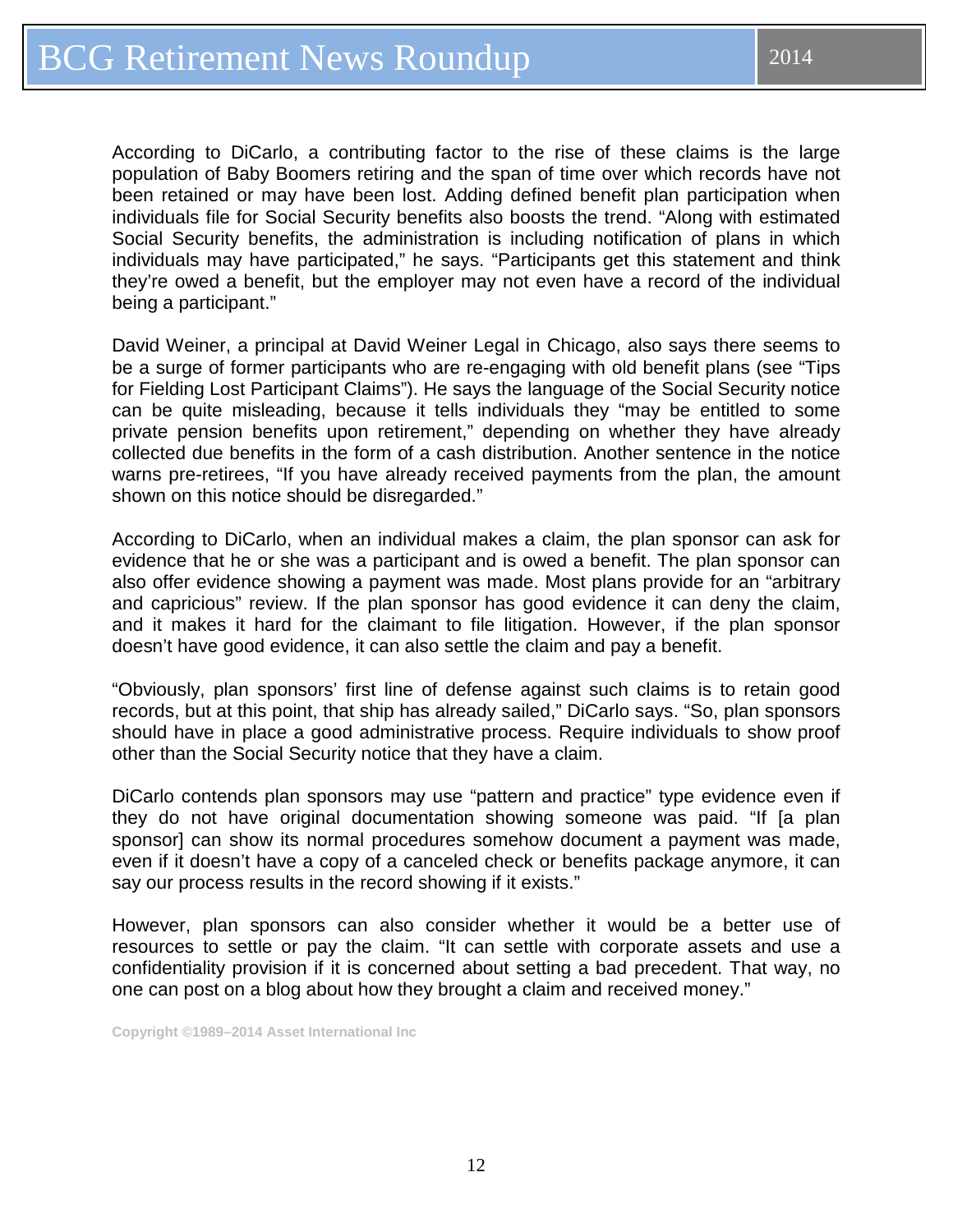# <span id="page-12-0"></span>IRS Issues Final Regulations Providing Guidance on Hybrid Retirement Plans and Proposed Regulations Providing Anti-Cutback Relief

The Internal Revenue Service (IRS) issued final regulations relating to hybrid retirement plans, including cash balance plans and pension equity plans. The IRS also issued proposed regulations providing anti-cutback relief under IRC Section 411(d)(6) so that plans may be amended to comply with the guidance.

Practical Law Employee Benefits & Executive Compensation

On September 18, 2014, the Internal Revenue Service (IRS) released proposed and final regulations relating to hybrid retirement plans, such as cash balance plans and pension equity plans. The final regulations provide guidance on certain issues under IRC Sections 411(a)(13) and 411(b)(5) that were not addressed in the 2010 final regulations and make other changes to those sections. The proposed regulations issued in connection with the final regulations provide anti-cutback relief under IRC Section 411(d)(6) so that plans may be amended to comply with the guidance without violating the anti-cutback rules.

Hybrid Plans: Background

Hybrid defined benefit plans, such as cash balance plans or pension equity plans (PEP), combine features of both defined contribution and defined benefit plans. In a hybrid plan, the participant's accumulated benefit is usually expressed as:

- The current balance of a hypothetical account maintained for the participant.
- The current value of an accumulated percentage of the participant's final average compensation.

(see Practice Note, Requirements for Qualified Retirement Plans: Hybrid Plans.)

There have been many controversial issues regarding hybrid plans, including whether:

- Lump sums paid from a hybrid plan comply with the minimum present value requirements of IRC Section 417(e), known as the whipsaw issue (see Practice Note, Cash Balance Plans: Whipsaw Effect Background).
- A hybrid plan discriminates against older workers (Practice Note, Cash Balance Plans: Age Discrimination: Background).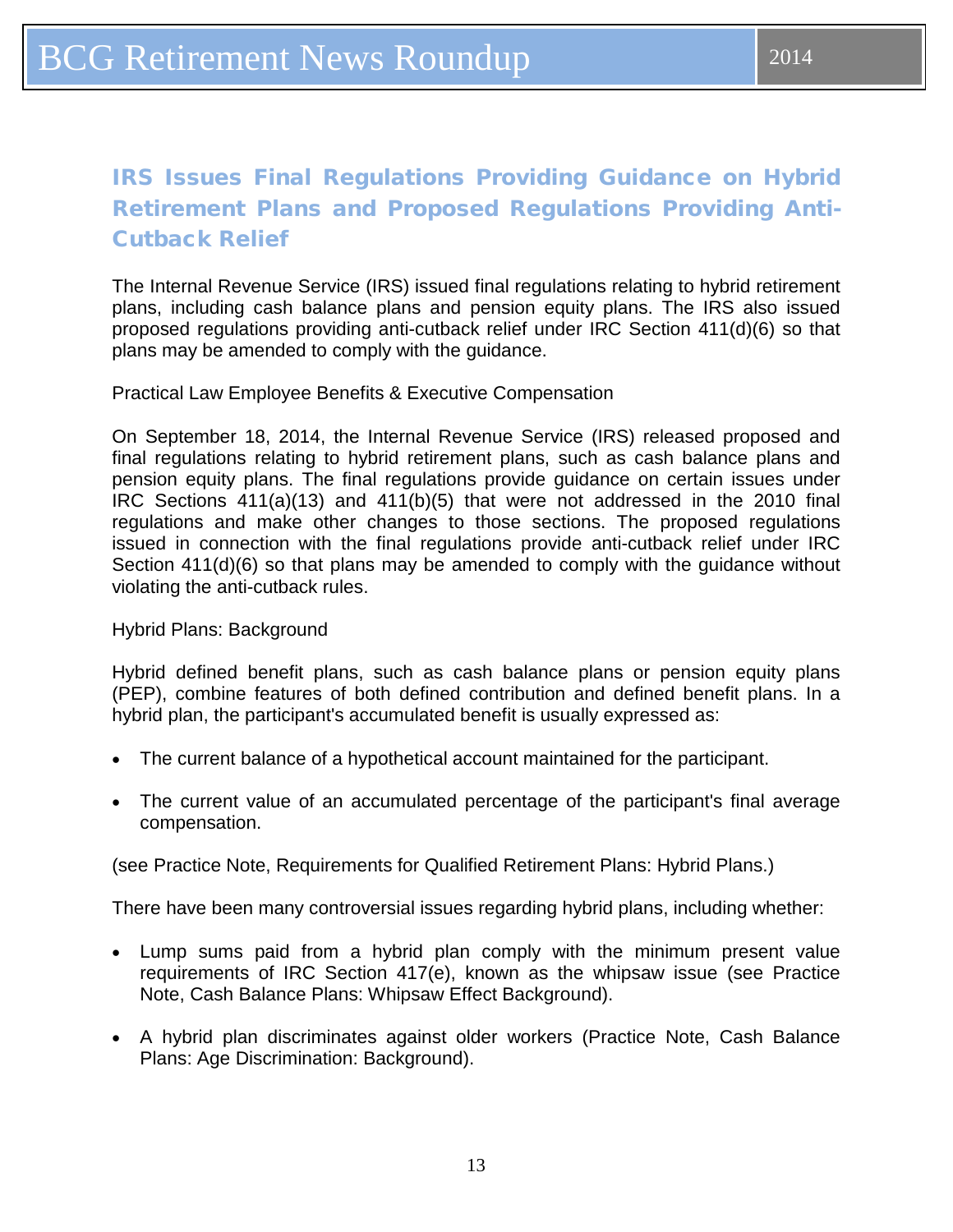• The plan's method of converting from a defined benefit plan to a hybrid plan complies with applicable rules, known as the wear away issue (see Practice Note, Cash Balance Plans, Plan Conversions and Wear-away: Background).

Pension Protection Act (PPA) Changes to Hybrid Plans

The Pension Protection Act of 2006 (PPA) addressed many of these issues by:

- Eliminating the two-step whipsaw calculation (see Practice Note, Cash Balance Plans: Post-PPA: Elimination of the Two-step Whipsaw Calculation).
- Imposing an age discrimination safe harbor which contains a requirement that interest crediting rates cannot be greater than a market rate of return (see Practice Note, Cash Balance Plans: Post-PPA: Age Discrimination Safe Harbor).
- Imposing minimum conversion requirements to address the wear away issue (see Practice Note, Cash Balance Plans: Minimum Conversion Requirements: How the PPA Addresses Wear-Away).

2010 Proposed & Final Hybrid Plan Regulations

In 2010, the IRS issued proposed and final regulations for hybrid plans implementing the changes made to hybrid plans under the PPA. The 2010 proposed regulations provided a list of permissible interest crediting rates that satisfy the market rate of return requirement to include:

- Interest rates based on the actual rate of return on plan assets.
- A fixed 5% rate.
- A rate based on the greater of two interest crediting rates if:
- the plan uses bond-based rates and includes a fixed interest rate floor of no more than 4% annually; and
- the plan uses bond-based or equity-based rates and includes a cumulative interest rate floor of no more than 3%.

(See Practice Note, Cash Balance Plans: Market Rate of Return Rules.)

2014 Final Hybrid Plan Regulations

On September 18, 2014, the IRS issued additional final regulations to provide guidance on certain issues that were not addressed in the 2010 final regulations and make other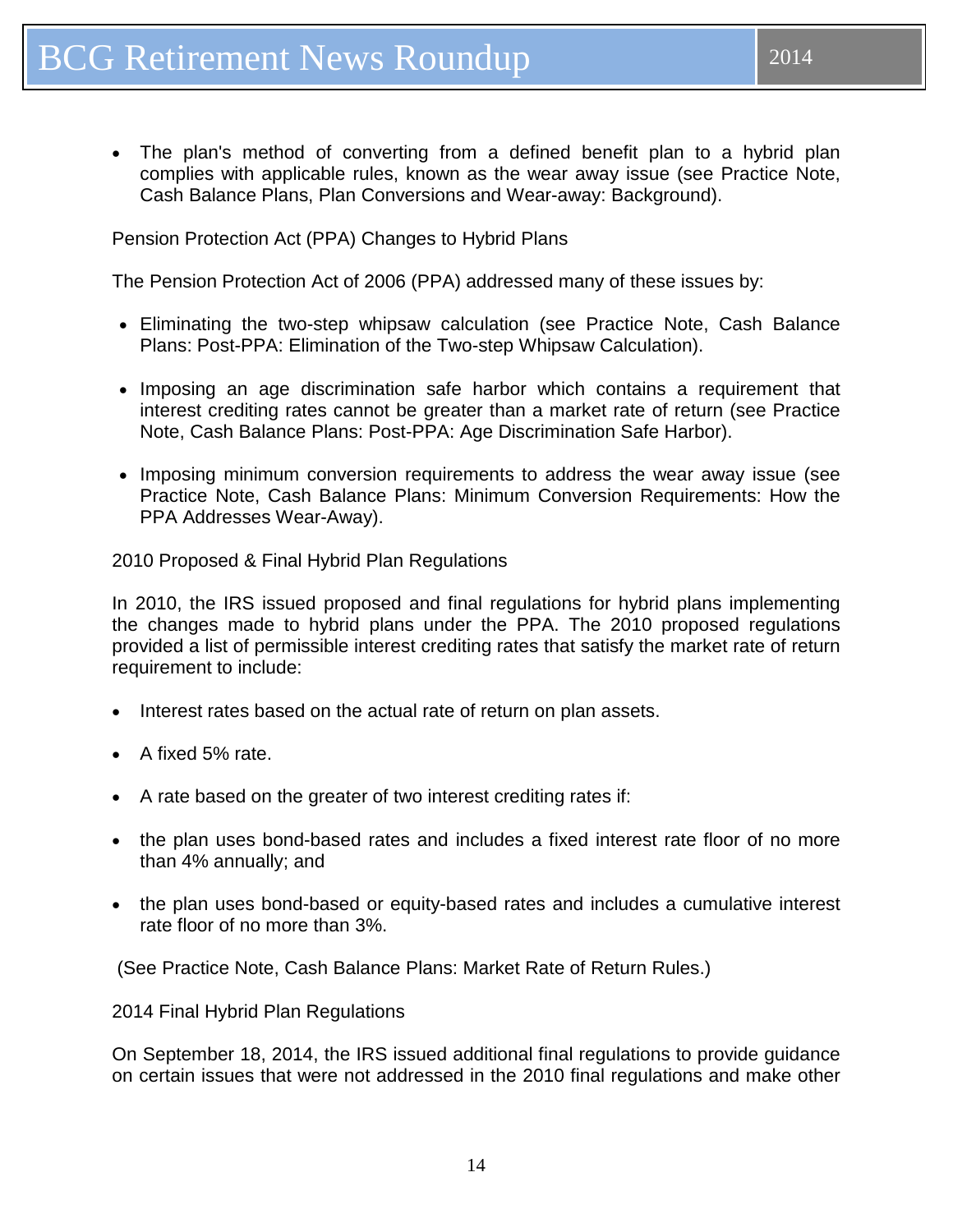changes to those sections. These rules are generally effective for plan years that begin on or after January 1, 2016 and provide guidance on:

- The scope of the PEP formula under IRC Section 411(a)(13).
- An increase in the maximum permitted fixed interest credit to 6% from 5%.
- An expanded list of interest crediting rates and combinations of interest crediting rates that satisfy the market rate of return requirement, including:
- unadjusted segment rates; and
- the interest rates permitted under the Moving Ahead for Progress in the 21st Century Act or in the Highway and Transportation Funding Act of 2014, which modify the segment rates to fall within a range of average rates over a 25 year period (see Legal Updates, IRS and PBGC Issue Guidance on Pension Funding Stabilization Issues for Defined Benefit Plans under MAP-21, IRS Issues Guidance on Segment Rates for DB Plans Pursuant to MAP-21, President Obama Signs the Highway and Transportation Funding Act of 2014 with Pension Funding Provisions, IRS Notice 2014-53 Provides Deadlines and Requires Decisions on HAFTA's Pension Funding Provisions).
- Basing interest credits on the return on a subset of plan assets, if certain requirements are met. (The 2010 proposed regulations permitted plans to credit interest based on the actual return on plan assets in the aggregate). Assuming the requirements are met, different groups of participants can have interest credits tied to different subsets of the plan's assets.
- The interest credits used to determine benefits after a plan termination.
- Issues that arose from the 2010 proposed and final regulations on early retirement and optional-form of benefit subsidies.

The final regulations also permit defined benefit plans that adjust benefits using a variable rate that could be negative under the 133 1/3% rule to apply this rule earlier than permitted in the 2010 proposed regulations.

### 2014 Proposed Hybrid Plan Regulations

The proposed regulations provide transition relief from the anti-cutback rule for plans that use an interest crediting rate that is not permitted under the final regulations. A plan may be amended to change to an interest crediting rate that is permitted before the first day of the first plan year that begins on or after January 1, 2016. (Normally an amendment that reduces the interest crediting rate for benefits that have accrued would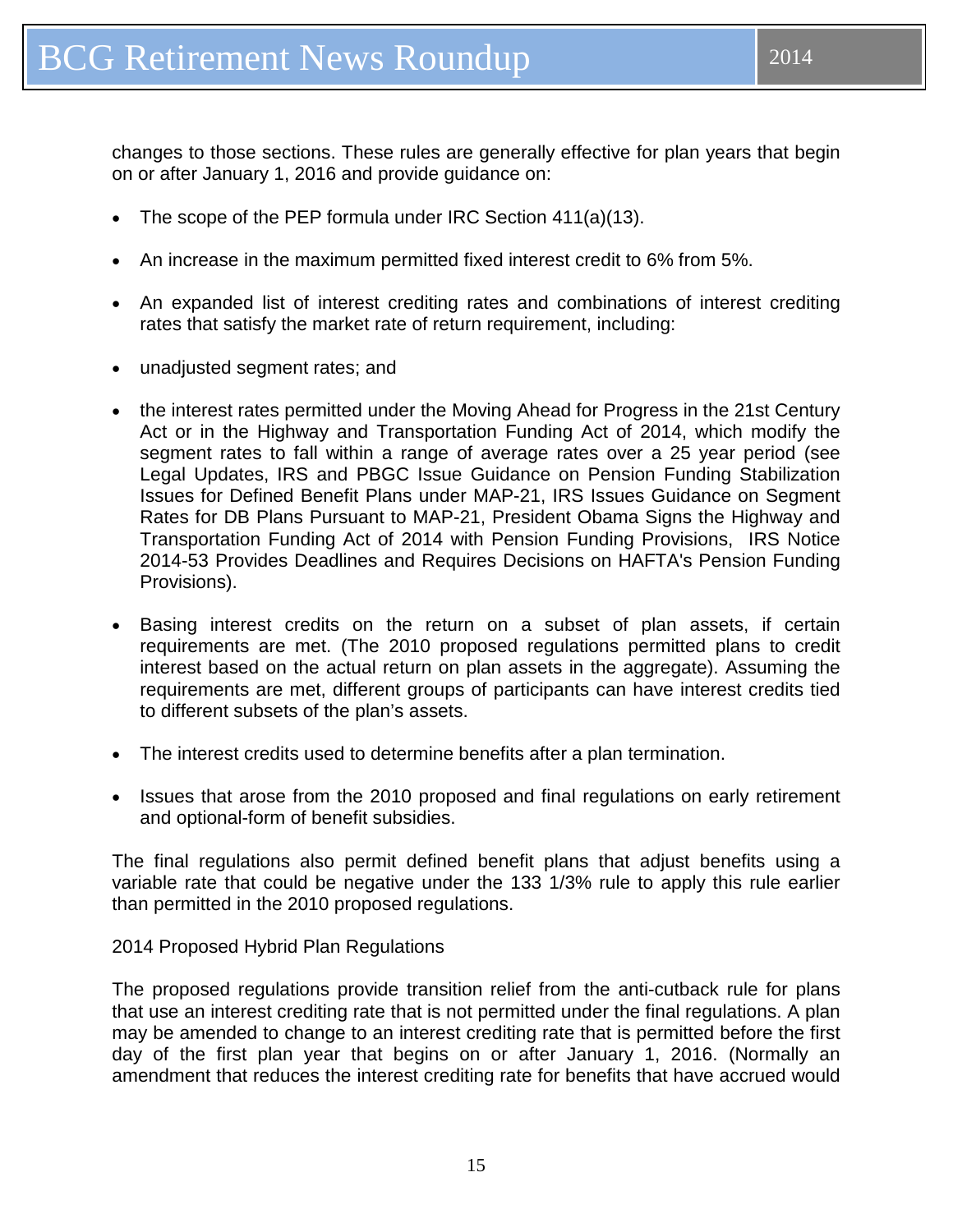<span id="page-15-0"></span>be an impermissible cutback that would violate IRC Section 411(d)(6) (see Practice Note, Protected Benefits under IRC Section 411(d)(6)).)

To obtain IRC Section 411(d)(6) relief under the proposed regulations, the amendment must be adopted before and effective no later than the first day of the first plan year that begins on or after January 1, 2016. The amended rate will apply to previously accrued benefits, but only for interest credits for periods after the amendment is adopted, or if later, for periods after the amendment is effective.

Comments on the proposed regulations are due by December 18, 2014. IRS representatives at a recent American Bar Association Section of Taxation meeting indicated that a hearing is scheduled on these proposed regulations in January of 2015 and they anticipate final regulations being issued in the early part of 2015.

### Practical Implications

The proposed and final regulations provide some long anticipated guidance by addressing prior concerns from practitioners, including, raising the variable interest rate floor and permitting the crediting of interest rates equal to a subset of plan assets (if certain requirements are met). Plan sponsors may need to make meaningful changes to their plans but have some time for implementation since the IRS provided a January 1, 2016 effective date. Plans sponsors should review the implications of the guidance with their actuaries to determine whether action is needed.

**© 2014 Thomson Reuters**

# Washington Post announces cuts to employees' retirement benefits

The Washington Post announced large cuts in retirement benefits on Tuesday, declaring that it would eliminate future retirement medical benefits and freeze definedbenefit pensions for nonunion employees.

The company also said that in negotiations that started Tuesday, it will seek to impose the same conditions on employees covered by the union — one of the first indications of how The Post's new owner, Amazon.com founder Jeffrey P. Bezos, will manage relations with the staff of the news organization.

The changes will hit hardest at employees hired before 2009 who could plan on receiving pension payments based on their income and years of service. Each of those employees could see scores — or hundreds — of thousands of dollars less over the course of a retirement. More recent hires do not have traditional pension plans.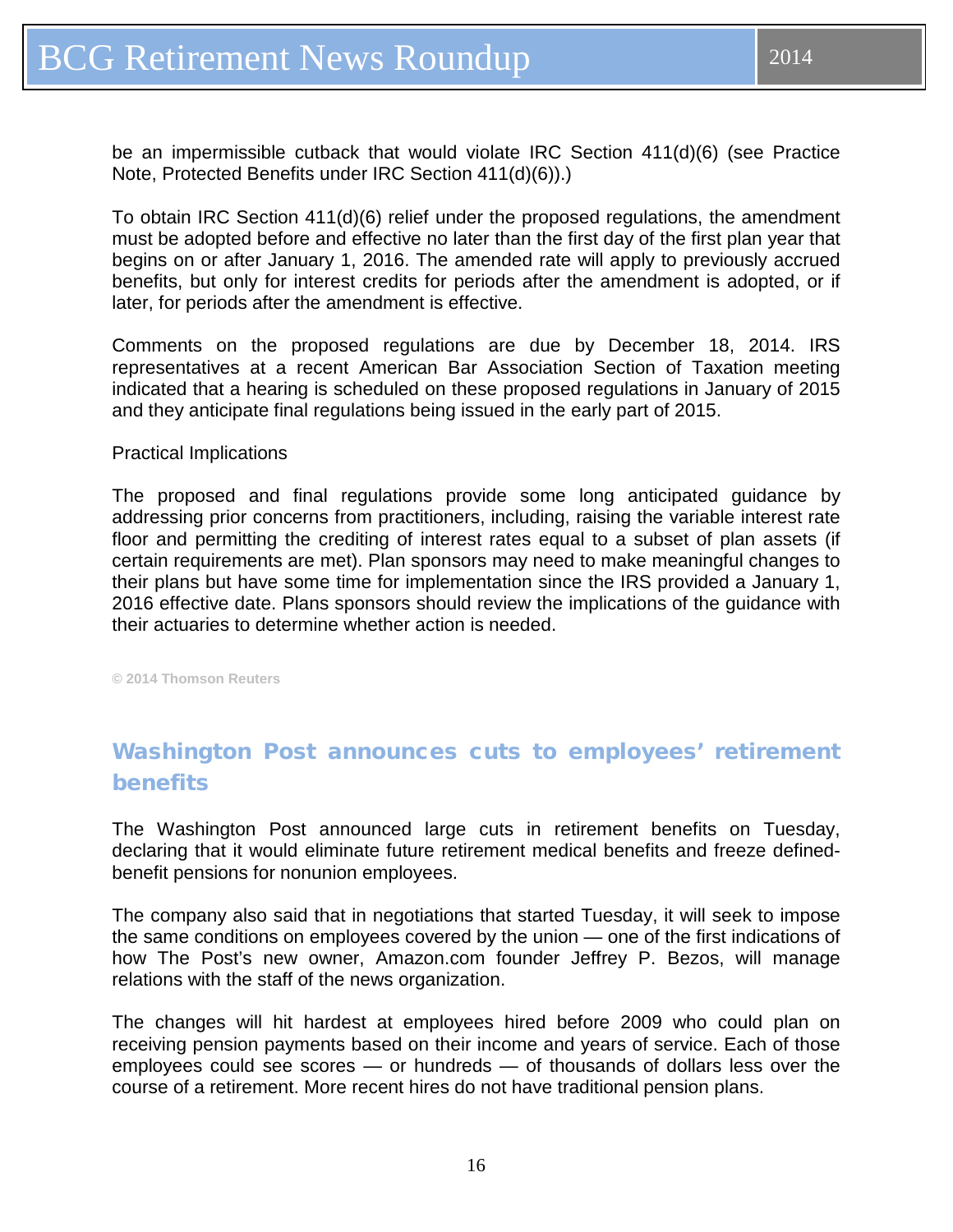The Post will create a new cash balance plan to replace the pensions for nonunion employees and a separate but similar plan for those covered by the union. Those plans provide employees with a lump sum or annuity when they retire. But they do not guarantee a particular level of retirement payments, thus reducing the risk that Bezos would have to add money to the pension if financial markets plunged.

A steady stream of firms have been eliminating pensions over the past decade or so and replacing them with plans that call on employees to bear more of the responsibility for their retirement. The 2008 financial crisis made companies even more wary of promising benefits that they could have trouble funding.

The Post's existing pension plan was about \$50 million, or approximately 20 percent overfunded, last Oct. 1 when Bezos bought The Post.

The newspaper said in a letter to employees that it was doing this "with a goal of better positioning The Post for long-term success." The company declined to comment further.

"Sadly, rather than cutting costs by sharing them, some companies instead are giving up on providing pensions at all and dumping the responsibility and risk on employees, who are least prepared to handle it," said Josh Gotbaum, who stepped down last month as the director of the federal Pension Benefit Guaranty Corp.

The letter to employees did not mention changes in company contributions to 401(k) plans, which were cut in a little-noticed section of The Post's contract with Local 32035 of the Newspaper Guild, a union belonging to the Communication Workers of America. Effective Oct. 1, The Post will cut its contributions to 401(k) plans from a maximum of 5 percent to a maximum of 1 percent for workers in jobs covered by the guild contract.

Instead, The Post will create another cash balance plan that will tap the pension surplus. The payments matching employee contributions to their 401(k) plans are paid out of operating expenses.

The Post had made the same changes in 401(k) matches for non-union-covered employees in 2012.

"The Post once again dropped a bomb on the guild at its first day of contract talks," said Fredrick Kunkle, a staff writer and co-chair of the union local. "The last time we went to the table, more than a year ago, we said the publisher might have put forward the most contemptuous proposal in memory. We were wrong. We think this one is as bad, maybe even worse."

**© 1996-2014 The Washington Post**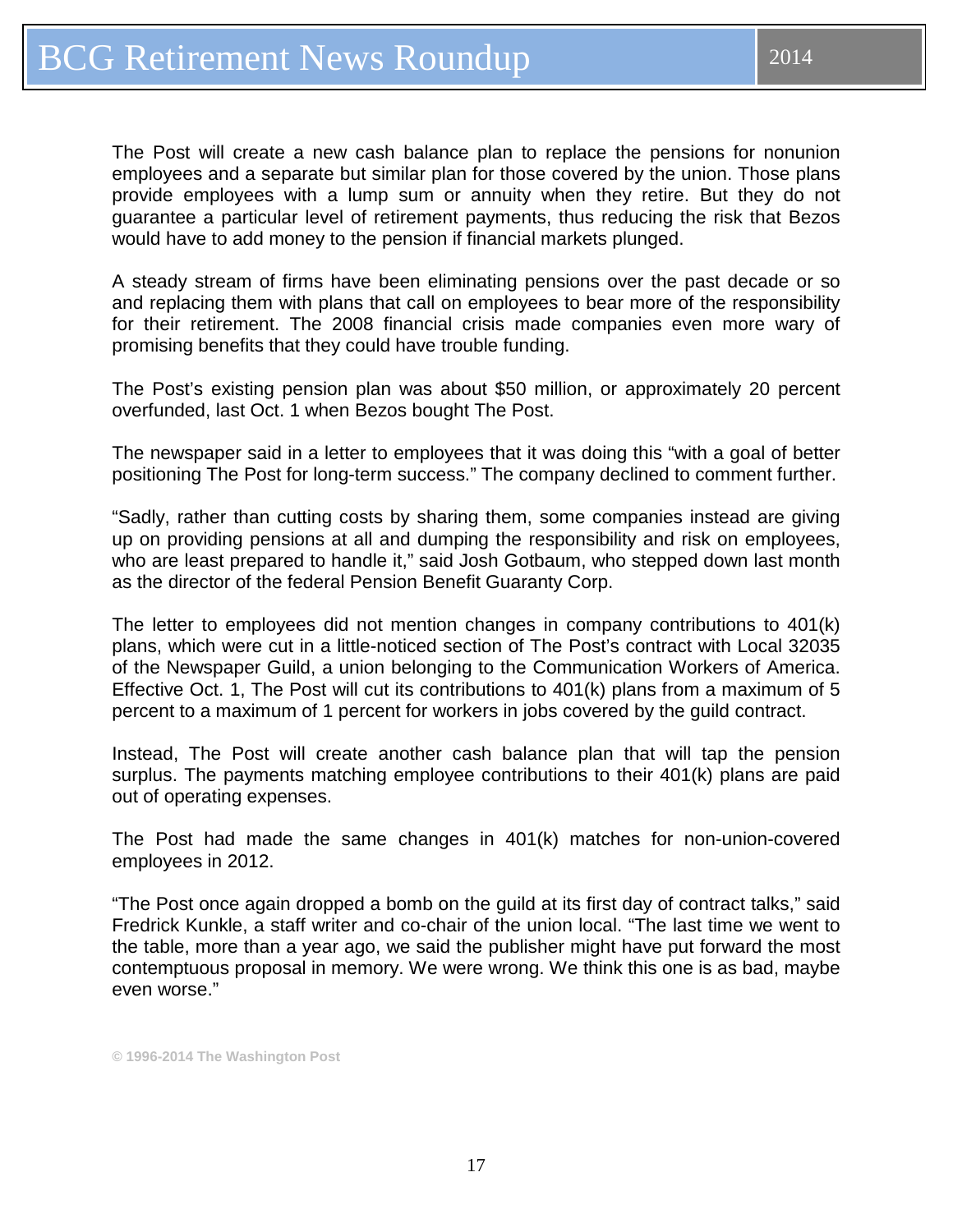## <span id="page-17-0"></span>PBGC proposes requirement for employers to disclose lumpsum offers

The Pension Benefit Guaranty Corp. disclosed that it intends to require employers to report to the agency offers they make to pension fund participants to convert their monthly annuity to a cash lump-sum benefit.

In a filing published in Tuesday's Federal Register, the agency said it intends to revise 2015 PBGC premium filing procedures to require reporting of such offers, which typically are made to pension fund participants who have terminated employment but are not yet receiving benefits.

Such offers have become one of the biggest defined benefit plan trends.

This week alone, for example, three big employers — American Axle & Manufacturing Holdings Inc., Magnetek Inc. and Newell Rubbermaid Inc. — disclosed such offers, while dozens of other employers over the last few years have made similar offers.

A key appeal of this so-called derisking approach is that when pension fund participants take lump-sum benefits and are no longer covered by a plan, their former employers do not have to worry about how interest rate fluctuations and investment results could affect how much they will have to contribute to their plans to fund future annuity payments.

In addition, when participants take lump sums and move out of the pension fund, employers can reduce certain fixed costs, such as the payment of sharply rising PBGC premiums.

For the PBGC, the approach means its exposure to future losses is reduced since the pension funds it insures will have fewer participants. On the other hand, with fewer participants, employers will pay less in premiums to the PBGC, which the agency uses to help pay promised benefits to participants in failed plans the agency takes over.

**Copyright © 2014 Crain Communications Inc.**

### Senate Hearing Addresses Retirement System Fixes

A recent U.S. Senate Finance Committee hearing covered numerous retirement-related topics, including proposals to streamline plan-testing requirements and others that could radically change defined contribution (DC) plans.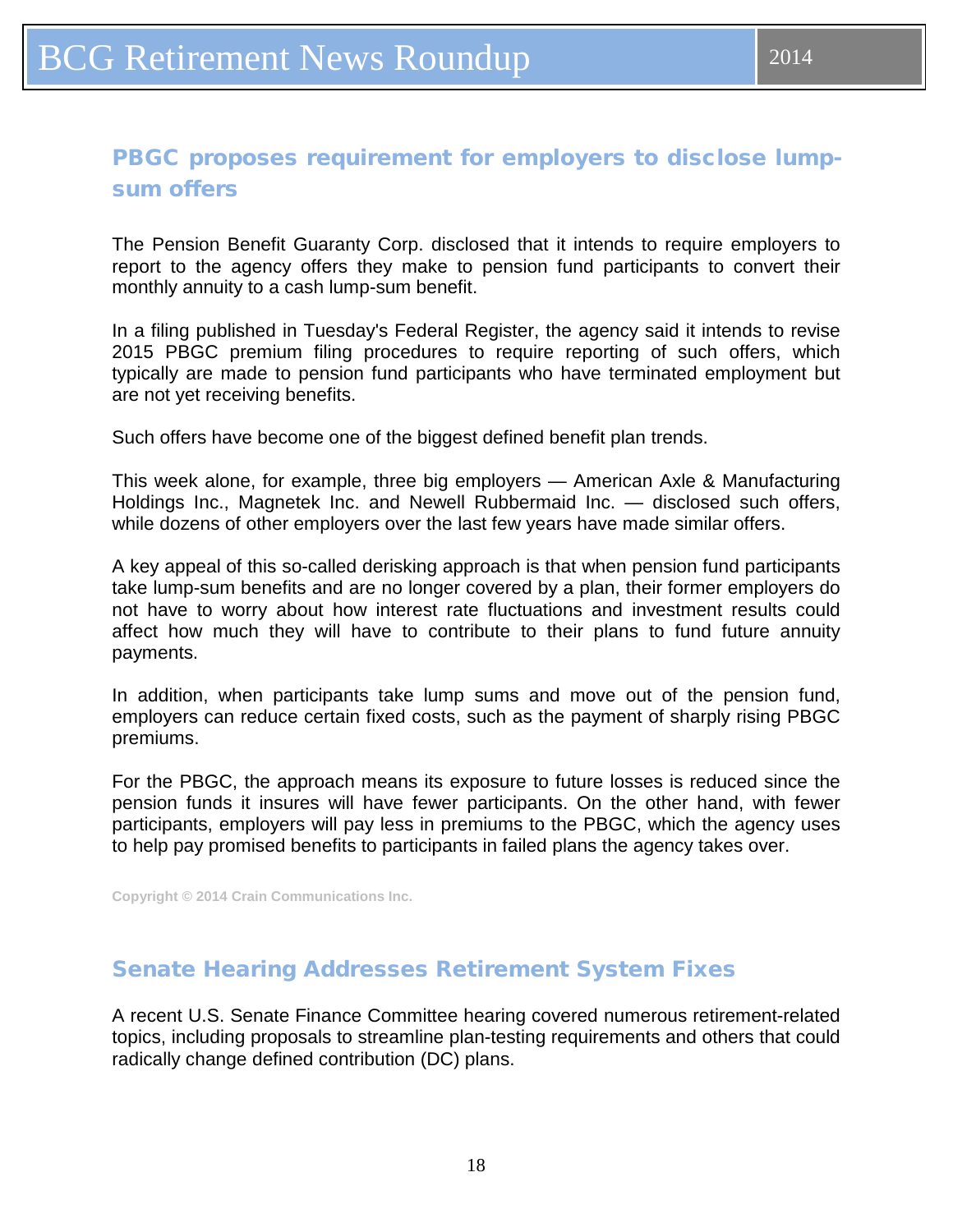Those testifying at this week's finance committee hearing, titled "Retirement Savings 2.0: Updating Savings Policy for the Modern Economy," defended many aspects of the current voluntary retirement system, acknowledged some improvements are needed, and cautioned lawmakers against heeding impassioned rhetoric aimed at tearing the DC system down.

"Americans do not face a retirement crisis," stressed Andrew Biggs, resident scholar at American Enterprise Institute (AEI), during his testimony. "But that does not mean we have nothing to worry about."

Biggs sought to refute recent research showing a dire outlook for workplace retirement savers, including a study from the New America Foundation that claims individual retirement accounts (IRAs) and 401(k) plans produce little in the way of sustainable retirement income. For this reason, the foundation advises policymakers to do away with tax preferences for private DC retirement savings and instead double Social Security benefits. Those claims "tend to underestimate the incomes that Americans will have in retirement while overestimating how much [they] will need to maintain their preretirement standards of living," Biggs said.

He also pointed to research from the Social Security Administration (SSA) and the U.S. Census Bureau, which paints a more optimistic picture. In fact, Biggs said the Modeling Income in the Near Term (MINT) instrument, an advanced research tool used by the SSA to study income trends, recently projected that many Baby Boomer and Generation X retirees can expect income replacement ratios at or near 100% of average preretirement earnings, once all sources of income are factored in.

Others, too, presented more promising statistics to counter—or correct—negative information being widely reported. Brian Reid, chief economist for the Investment Company Institute (ICI), advised "looking below" the commonly cited number of 80.6 million workers who report their employer does not sponsor a retirement plan—a figure from the Current Population Survey (CPS)—and there is "a significantly different picture." Chipping away the federal, state and local workers, the self-employed, parttime employees, and others such as those with a covered spouse, leaves only about 10.2 million private-sector wage and salary employees who would like to have access to a retirement plan but who are currently unable to save and invest at work, he said.

Such assessments distort the reality of DC retirement planning, as do criticisms that focus on one weak component of the system, or account balances only, to define the success of the whole, Reid said. Many of the harshest critics ignore the holistic manner in which most Americans save for retirement—as many participants do not depend on DC accounts alone for retirement income. He cited the importance of home ownership and pension plans, among other factors, in assessing the holistic retirement readiness picture of many Americans.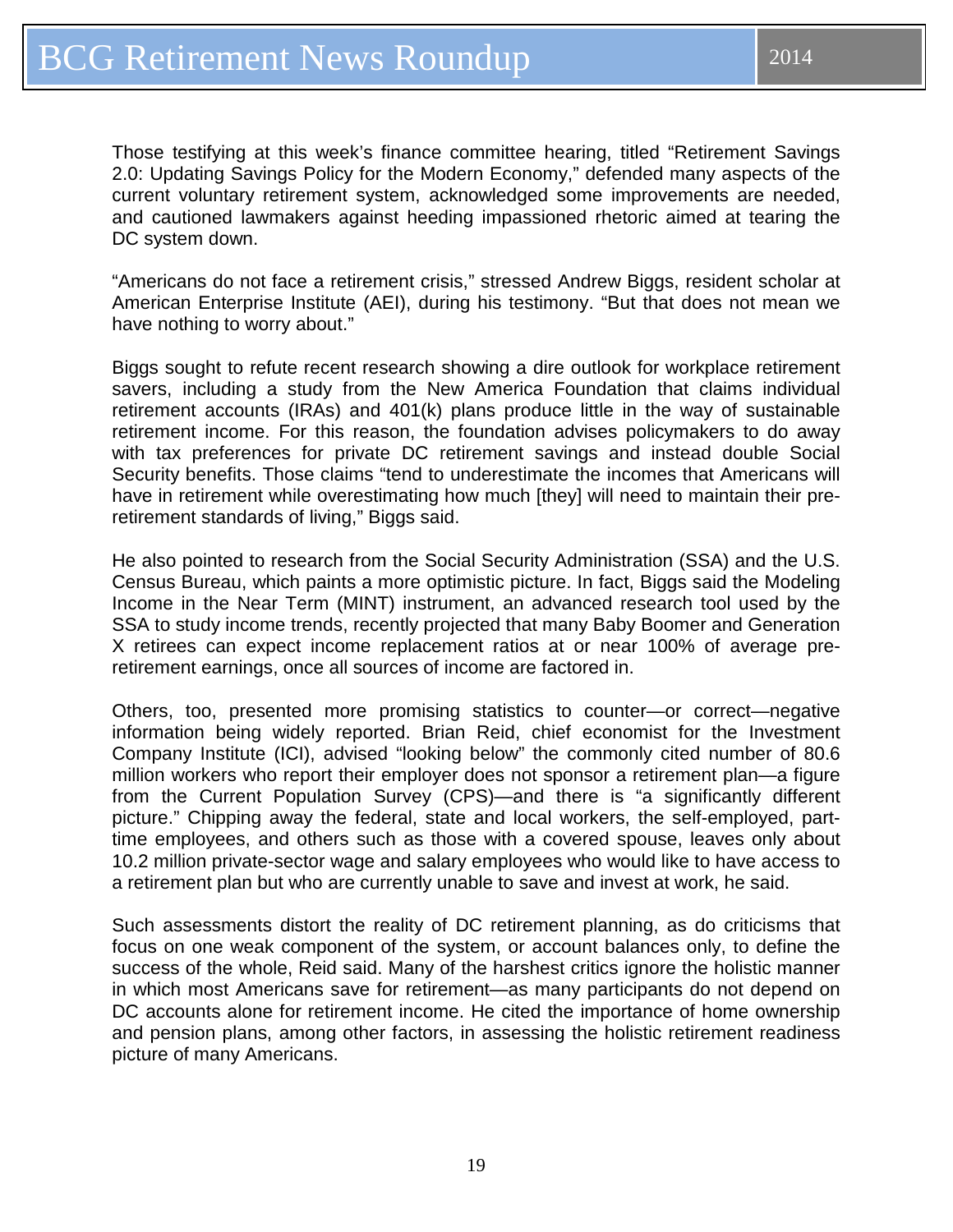Reid praised the flexibility of the DC system, which "has led to tremendous innovation in retirement plan design over the past few decades and to continually lower costs for retirement products and services." He also stressed that changes in policy "should build on the existing system—not put it at risk."

According to one of the experts, though, the system is indeed already at risk. Vanguard Group founder John Bogle painted a grimmer picture of today's retirement system, starting with the background. Boasting "many decades of writing extensively on the subject" of retirement plans, he described a layering/compounding of issues over the years, from too much speculation and too little investment to Americans' rejection of frugality, the costs of mutual fund investing, and other key challenges.

Bogle pushed for a reorienting of the industry toward the shareholders—i.e., participants—rather than the fund managers. To help achieve this, he proposed giving institutional—including mutual—fund managers a mandatory fiduciary status. A federal standard would include, for one, the requirement that these fiduciaries act solely in the long-term interests of their beneficiaries.

Calling DC plans "the only realistic alternative for investors seeking to achieve a comfortable retirement," Bogle said we must demand significant changes in their structure. The Thrift Savings Plan (TSP) makes a good model, he said.

"It is large, at \$385 billion in assets, among the 25 largest pools in institutional money management. It is, well, cheap, with an annual expense ratio of less than 0.03%. It is largely indexed, with 100% of its long-term assets—some \$212 billion—composed of four index funds," Bogle said.

As it is, the defined contribution plan system is "structurally unsound," he said. The money in accounts is too accessible, through loans and withdrawals, and participation too limited.

Unsound or not, the system works "well for millions of American workers," said Scott Betts, senior vice president of National Benefits Services LLC, a fee-for-service thirdparty administrator (TPA) that supports 7,500 retirement and benefit plans in 46 states. Citing data from the Employee Benefit Research Institute (EBRI), he observed that middle-class workers are 15 times more apt to save for their families' retirement at work than on their own in an IRA.

Still, he conceded, coverage could be enhanced and plan operations simplified. To that end, he said, the American Society of Pension Professionals & Actuaries (ASPPA) has developed a document containing more than 30 legislative proposals to improve the current system. These strategies, some already written into current legislation, would involve only "modest changes to the Internal Revenue Code [IRC] and ERISA," he said. Eliminating unnecessary paperwork and widening the availability of savings options through simplified small business plans numbered among the ideas.